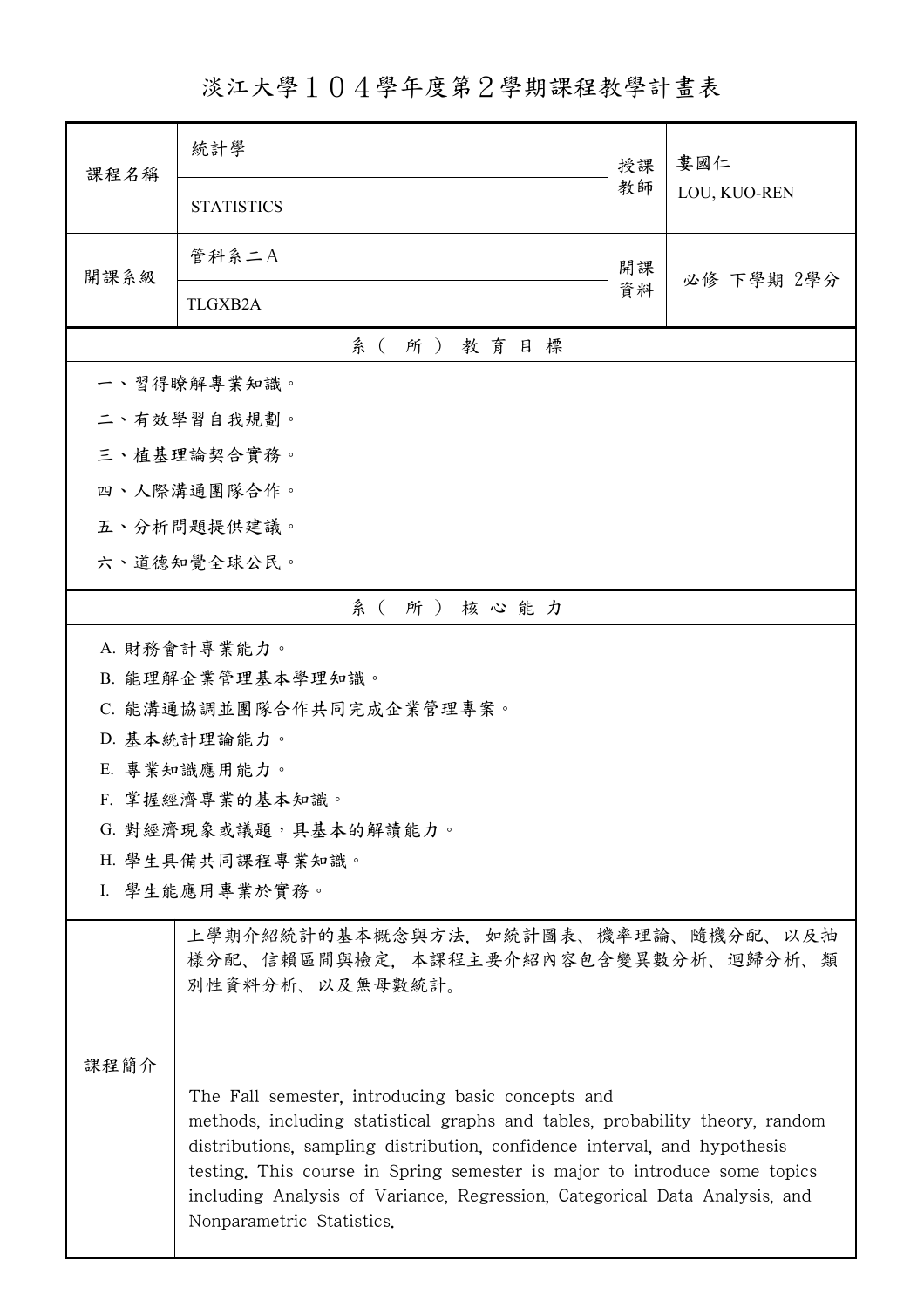本課程教學目標與目標層級、系(所)核心能力相關性 一、目標層級(選填): (一)「認知」(Cognitive 簡稱C)領域:C1 記憶、C2 瞭解、C3 應用、C4 分析、 C5 評鑑、C6 創造 (二)「技能」(Psychomotor 簡稱P)領域:P1 模仿、P2 機械反應、P3 獨立操作、 P4 聯結操作、P5 自動化、P6 創作 (三)「情意」(Affective 簡稱A)領域:A1 接受、A2 反應、A3 重視、A4 組織、 A5 內化、A6 實踐 二、教學目標與「目標層級」、「系(所)核心能力」之相關性: (一)請先將課程教學目標分別對應前述之「認知」、「技能」與「情意」的各目標層級, 惟單項教學目標僅能對應C、P、A其中一項。

 (二)若對應「目標層級」有1~6之多項時,僅填列最高層級即可(例如:認知「目標層級」 對應為C3、C5、C6項時,只需填列C6即可,技能與情意目標層級亦同)。

 (三)再依據所訂各項教學目標分別對應其「系(所)核心能力」。單項教學目標若對應 「系(所)核心能力」有多項時,則可填列多項「系(所)核心能力」。

(例如:「系(所)核心能力」可對應A、AD、BEF時,則均填列。)

| 序            |                                                                                                     | 教學目標(中文)<br>教學目標(英文)                                                                                                | 相關性            |            |
|--------------|-----------------------------------------------------------------------------------------------------|---------------------------------------------------------------------------------------------------------------------|----------------|------------|
| 號            |                                                                                                     |                                                                                                                     | 目標層級           | 系(所)核心能力   |
| $\mathbf{1}$ | 統計學成為現代社會科學的主流,所 Statistics has become a key<br>以所有學生應該學習基礎統計及其 feature of contemporary soci<br>理論. | feature of contemporary social<br>science. So, all of students<br>should learn basic statistics<br>with its theory. | C <sub>3</sub> | DE         |
|              |                                                                                                     | 教學目標之教學方法與評量方法                                                                                                      |                |            |
| 序<br>號       | 教學目標                                                                                                | 教學方法                                                                                                                |                | 評量方法       |
| $\mathbf{1}$ | 統計學成為現代社會科學的主流,所 講述<br>以所有學生應該學習基礎統計及其<br>理論.                                                       |                                                                                                                     | 外多樣加分          | 紙筆測驗、出席率、額 |
|              |                                                                                                     |                                                                                                                     |                |            |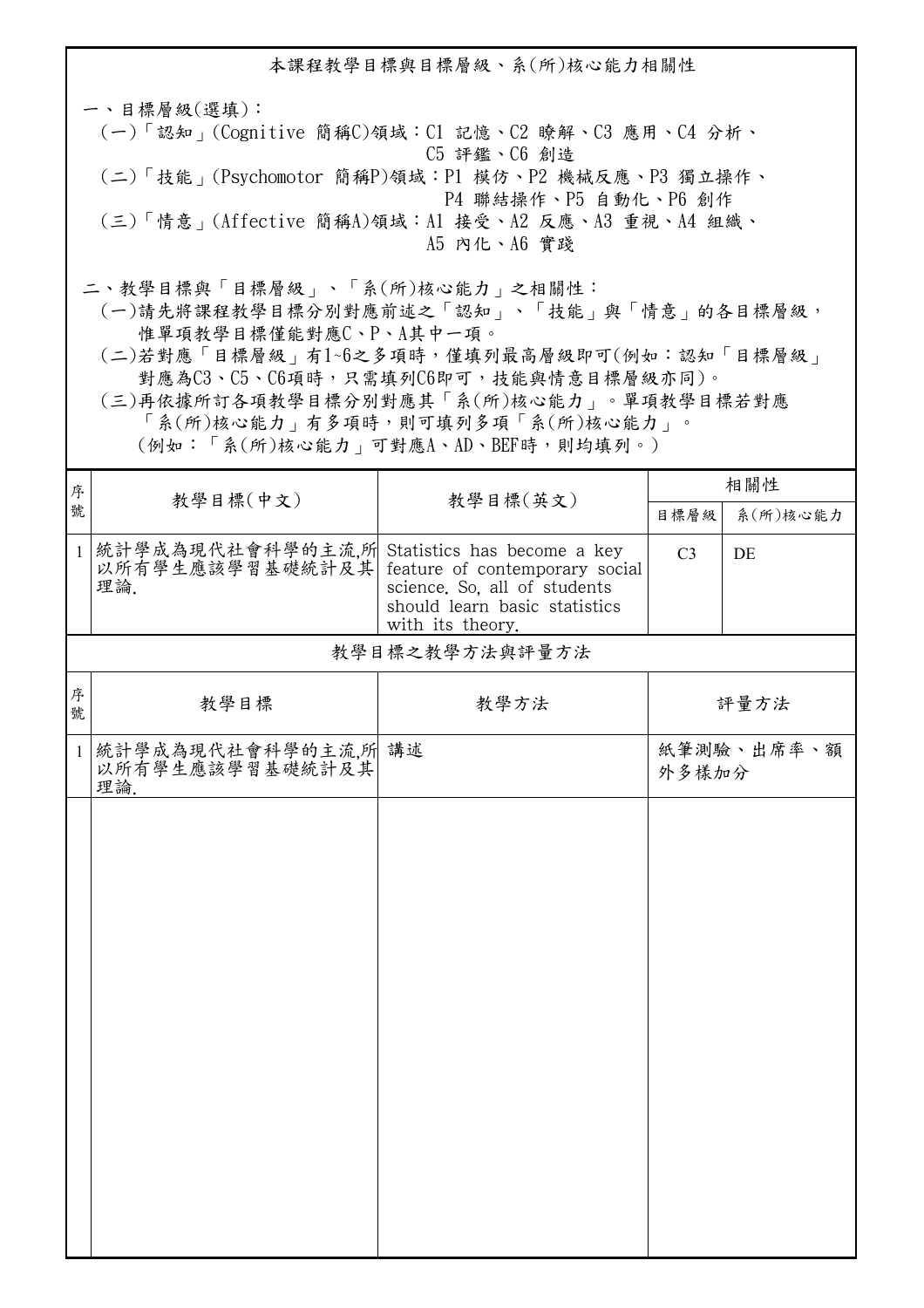| 本課程之設計與教學已融入本校校級基本素養        |                                                               |                                                   |                                                   |    |  |
|-----------------------------|---------------------------------------------------------------|---------------------------------------------------|---------------------------------------------------|----|--|
| 淡江大學校級基本素養                  |                                                               |                                                   | 內涵說明                                              |    |  |
| 全球視野<br>$\langle \ \rangle$ |                                                               |                                                   | 培養認識國際社會變遷的能力,以更寬廣的視野了解全球化<br>的發展。                |    |  |
| 資訊運用                        |                                                               |                                                   | 熟悉資訊科技的發展與使用,並能收集、分析和妥適運用資<br>訊。                  |    |  |
| 洞悉未來                        |                                                               |                                                   | 瞭解自我發展、社會脈動和科技發展,以期具備建構未來願<br>景的能力。               |    |  |
| 品德倫理                        |                                                               |                                                   | 了解為人處事之道,實踐同理心和關懷萬物,反省道德原則<br>的建構並解決道德爭議的難題。      |    |  |
| 獨立思考<br>$\langle \rangle$   |                                                               |                                                   | 鼓勵主動觀察和發掘問題,並培養邏輯推理與批判的思考能<br>力。                  |    |  |
| 樂活健康<br>$\langle \rangle$   |                                                               |                                                   | 注重身心靈和環境的和諧,建立正向健康的生活型態。                          |    |  |
| 團隊合作<br>$\langle \ \rangle$ |                                                               |                                                   | 體察人我差異和增進溝通方法,培養資源整合與互相合作共<br>同學習解決問題的能力。         |    |  |
|                             | 美學涵養<br>$\langle \rangle$                                     |                                                   | 培養對美的事物之易感性,提升美學鑑賞、表達及創作能<br>力。                   |    |  |
|                             |                                                               |                                                   | 授課進度表                                             |    |  |
| 週<br>欤                      | 日期起訖                                                          |                                                   | 內 容 (Subject/Topics)                              | 備註 |  |
|                             | $105/02/15$ ~<br>Chapter10. Analysis of Variance<br>105/02/21 |                                                   |                                                   |    |  |
| 2                           | $105/02/22$ ~<br>Chapter10. Analysis of Variance<br>105/02/28 |                                                   |                                                   |    |  |
| 3                           | $105/02/29$ ~<br>105/03/06                                    | Chapter10. Analysis of Variance                   |                                                   |    |  |
| $\overline{4}$              | $105/03/07$ ~<br>105/03/13                                    | Chapter10. Analysis of Variance                   |                                                   |    |  |
| 5                           | $105/03/14$ ~<br>105/03/20                                    | Chapter11. Simple Linear Regression               |                                                   |    |  |
| 6                           | $105/03/21$ ~<br>105/03/27                                    | Chapter11. Simple Linear Regression               |                                                   |    |  |
|                             | $105/03/28$ ~<br>105/04/03                                    | Chapter12. Multiple Regression and Model Building |                                                   |    |  |
| 8                           | $105/04/04$ ~<br>105/04/10                                    |                                                   | Chapter12. Multiple Regression and Model Building |    |  |
| 9                           | $105/04/11$ ~<br>105/04/17                                    |                                                   | Chapter12. Multiple Regression and Model Building |    |  |
| 10                          | $105/04/18$ ~<br>105/04/24                                    | 期中考試週                                             |                                                   |    |  |
| 11                          | $105/04/25$ ~<br>105/05/01                                    |                                                   | Chapter12. Multiple Regression and Model Building |    |  |
| 12                          | $105/05/02$ ~<br>105/05/08                                    | Chapter13. Categorical Data Analysis              |                                                   |    |  |
|                             |                                                               |                                                   |                                                   |    |  |